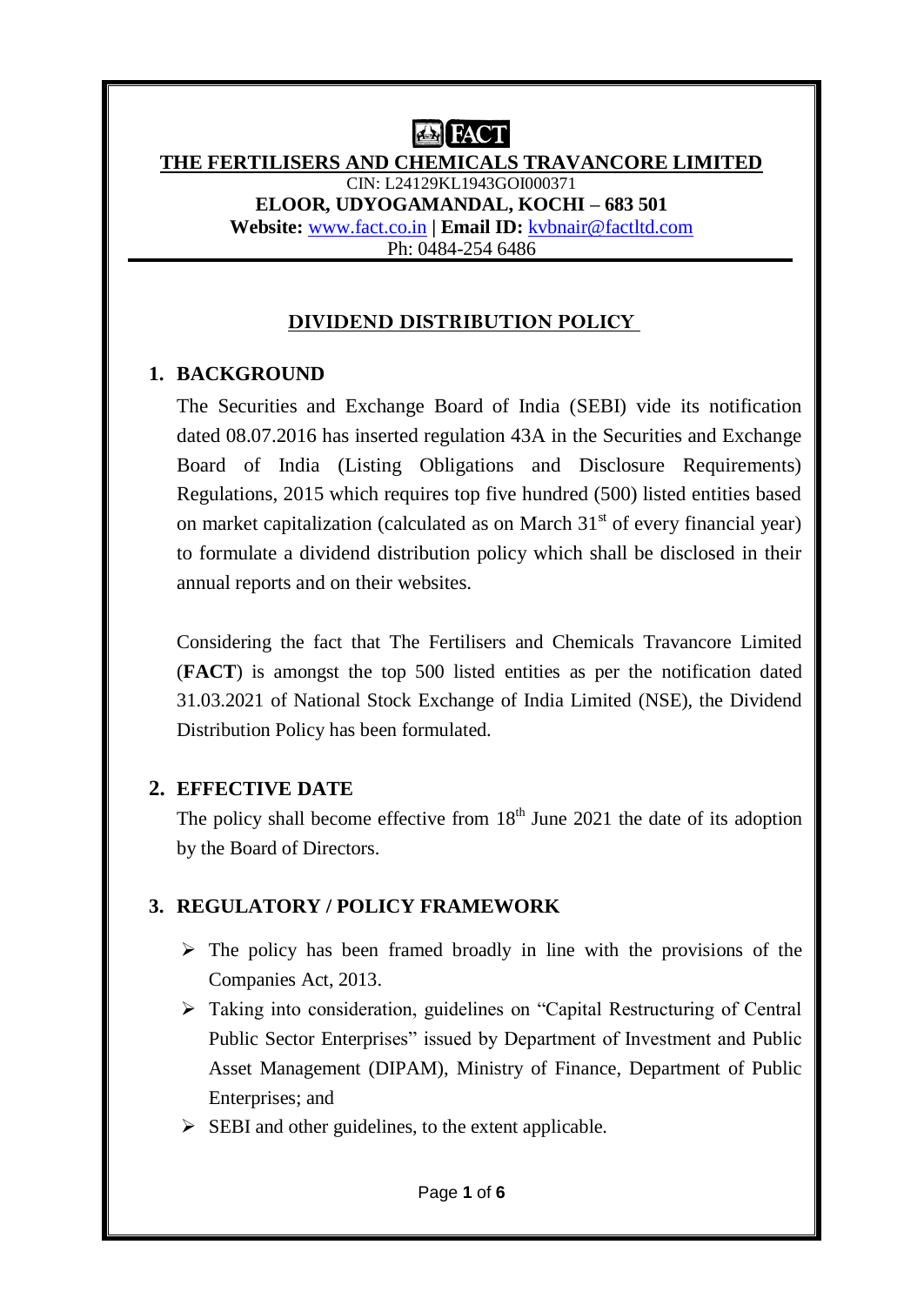## **4. OBJECTIVE OF THE POLICY**

The objective of this Policy is to provide clarity to the stakeholders of the Company on the dividend distribution framework adopted by the Company.

The intent of the Policy is to broadly sets out the circumstances and different factors i.e. internal and external including financial parameters for consideration by the Board while declaring dividend or of retention of profits and the circumstances under which the shareholder of the company may not expect any dividend, for providing transparency to the shareholders.

The policy covers the timing, factors, financial parameters etc. which shall be considered for taking decisions on declaration of dividend or of retention of profits, to bring transparency with the shareholders of FACT.

The intent of the policies are;

- o the circumstances under which the shareholders of the Company may or may not expect dividend
- o the financial parameters that shall be considered while declaring dividend
- o internal and external factors that shall be considered for declaration of dividend
- o policy as to how the retained earnings shall be utilized
- o parameters that shall be adopted with regard to various classes of shares and
- o Any other parameter

# **5. DIVIDEND**

Dividend means the profit of the Company, which is distributed to shareholders in proportion to the amount paid-up on the shares held by them. Dividend includes Interim Dividend.

# **6. THE CIRCUMSTANCES UNDER WHICH THE SHAREHOLDERS OF THE FACT MAY OR MAY NOT EXPECT DIVIDEND**

Decision regarding dividend payout is a crucial decision as it balance the dual objective of rewarding the shareholders through dividend and retain profit to fund the growth plan of the company.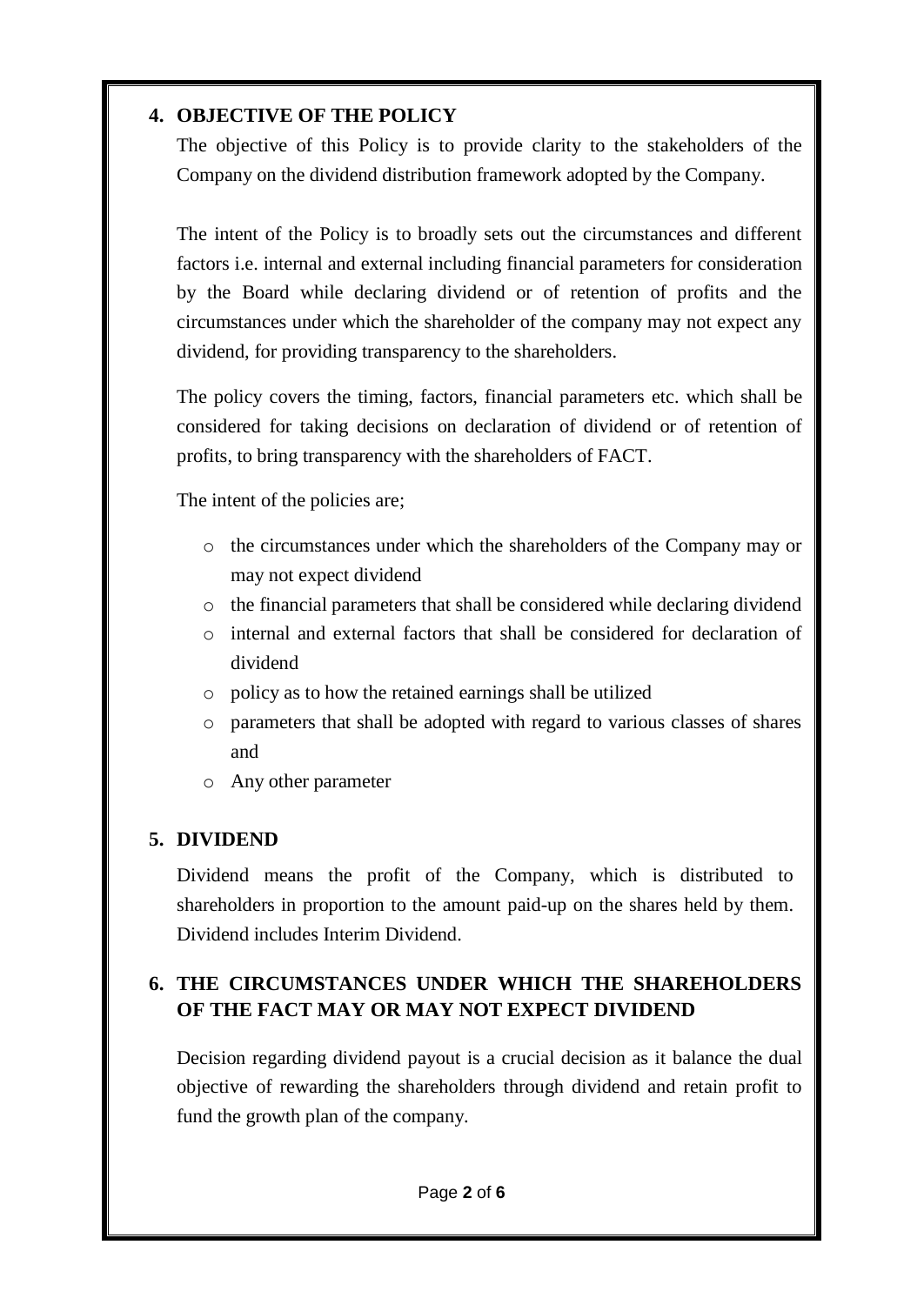The Board may declare one or more Interim Dividends during any year. The Board may recommend Final Dividend for the approval of the shareholders at the Annual General Meeting.

In case of inadequacy or absence of profits in any financial year, the Board may consider declaring final dividend out of accumulated profits earned in previous years and transferred to the reserves, subject to applicable rules.

No dividend shall be declared or paid by the company from any reserves other than free reserves.

The company endeavours to declare dividend as per the guidelines issued by Department of Investment and Public Asset Management (DIPAM), Government of India as specified under clause 5.3 and 5.4 of Guidelines on Capital Restructuring of Central Public Sector Enterprises (CRCPSE). However, the Company may however propose lower dividend after analysis of various financial parameters, cash flow position, funds required for future growth after approval of concerned Department of Government of India.

Notwithstanding the above, the shareholders of the Company may not expect Dividend under the following circumstances:

- $\triangleright$  Whenever it undertakes or proposes to undertake a significant expansion project requiring higher allocation of funds.
- $\triangleright$  Significantly higher working capital requirements adversely impacting free cash flow.
- $\triangleright$  Whenever it undertakes any acquisitions or joint ventures requiring significant allocation of capital.
- $\triangleright$  In the event of inadequacy of profit or whenever the Company has incurred losses.

### **7. FACTORS TO BE CONSIDERED FOR DIVIDEND DISTRIBUTION**

Being a Central Public Sector Enterprise (CPSE), FACT has to comply the guidelines issued by DIPAM on 27th May, 2016 on "Capital Restructuring of Central Public Sector Enterprises" mandating every CPSE to pay a minimum annual dividend of 30% of PAT or 5% of Net-worth, whichever is higher subject to the maximum dividend permissible under the extant legal provisions. Nonetheless, the Company is expected to pay the maximum dividend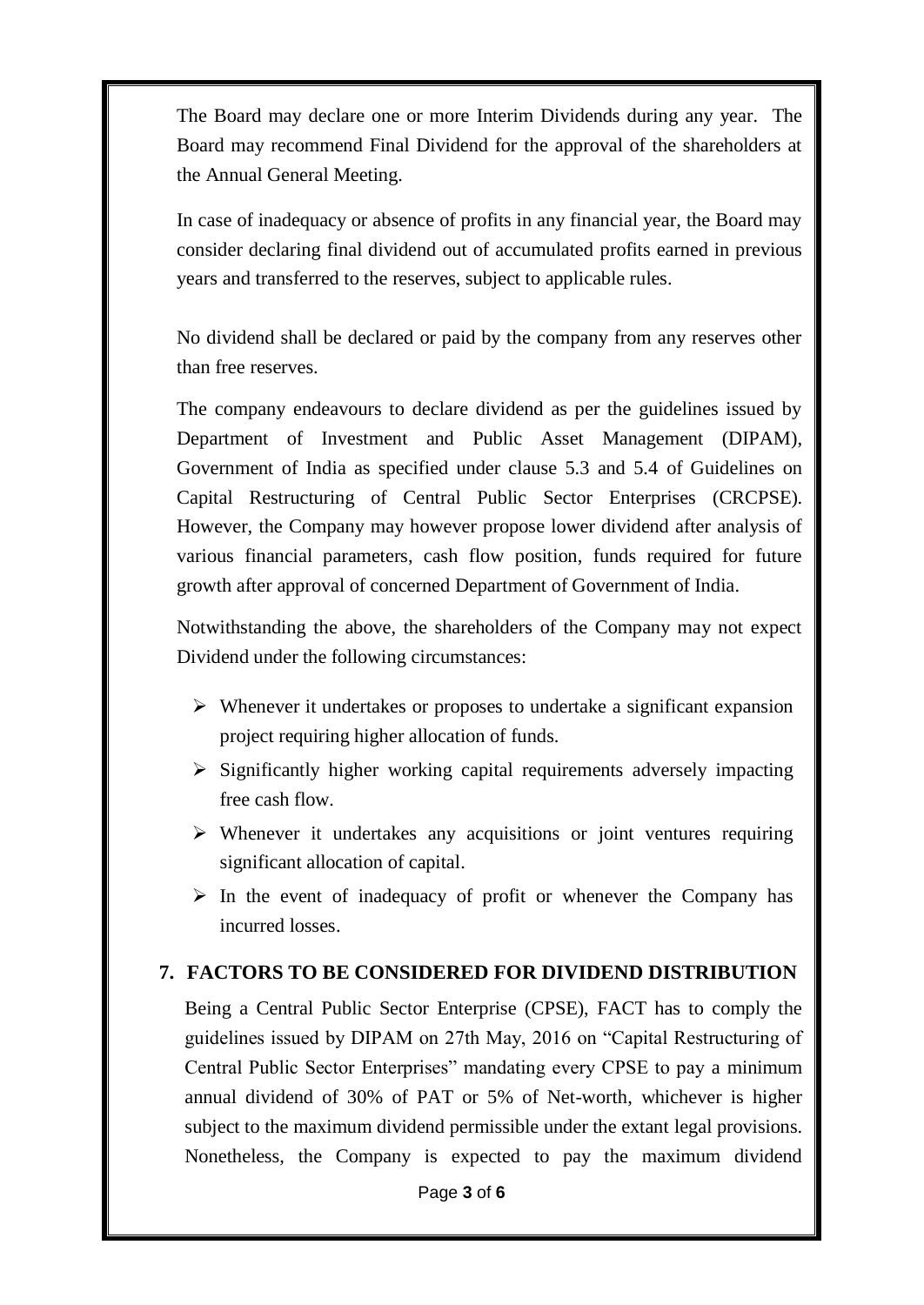permissible under the Act, unless lower dividend proposed to be paid is justified on a case to case basis after analyzing of the following.

- 1. Net-worth of the Company and its capacity to borrow;
- 2. Long-term borrowings;
- 3. CAPEX / Business Expansion needs;
- 4. Retention of profit for further leveraging in line with the CAPEX needs; and
- 5. Cash and bank balance.

The Board will consider various parameters/ factors, including but not limited to the following before making any recommendation for dividend in the best interest of the Company and its Stakeholders.

# **A. Financial Parameters and Internal Factors:**

- $\triangleright$  Distributable surplus available as per the Companies Act 2013 and Regulations
- $\triangleright$  The Company's liquidity position and future cash flow needs
- $\triangleright$  Payout ratios of comparable companies
- $\triangleright$  Capital expenditure requirements considering the expansion and acquisition opportunities
- $\triangleright$  Cost and availability of alternative sources of financing
- $\triangleright$  Providing of unforeseen event and contingency with financial implications

# **B. External Factors:**

a. Macro-economic environment:

In case of uncertain or recessionary economic and business conditions, the Company may decide to retain larger part of profits to build up reserves to sustain future uncertainties.

b. Statutory requirements:

The Company shall observe the relevant laws including taxation laws, regulations and the guidelines issued by the Department of Investment and Public Asset Management (DIPAM) and the Administrative Ministry, Government of India as applicable for the time being in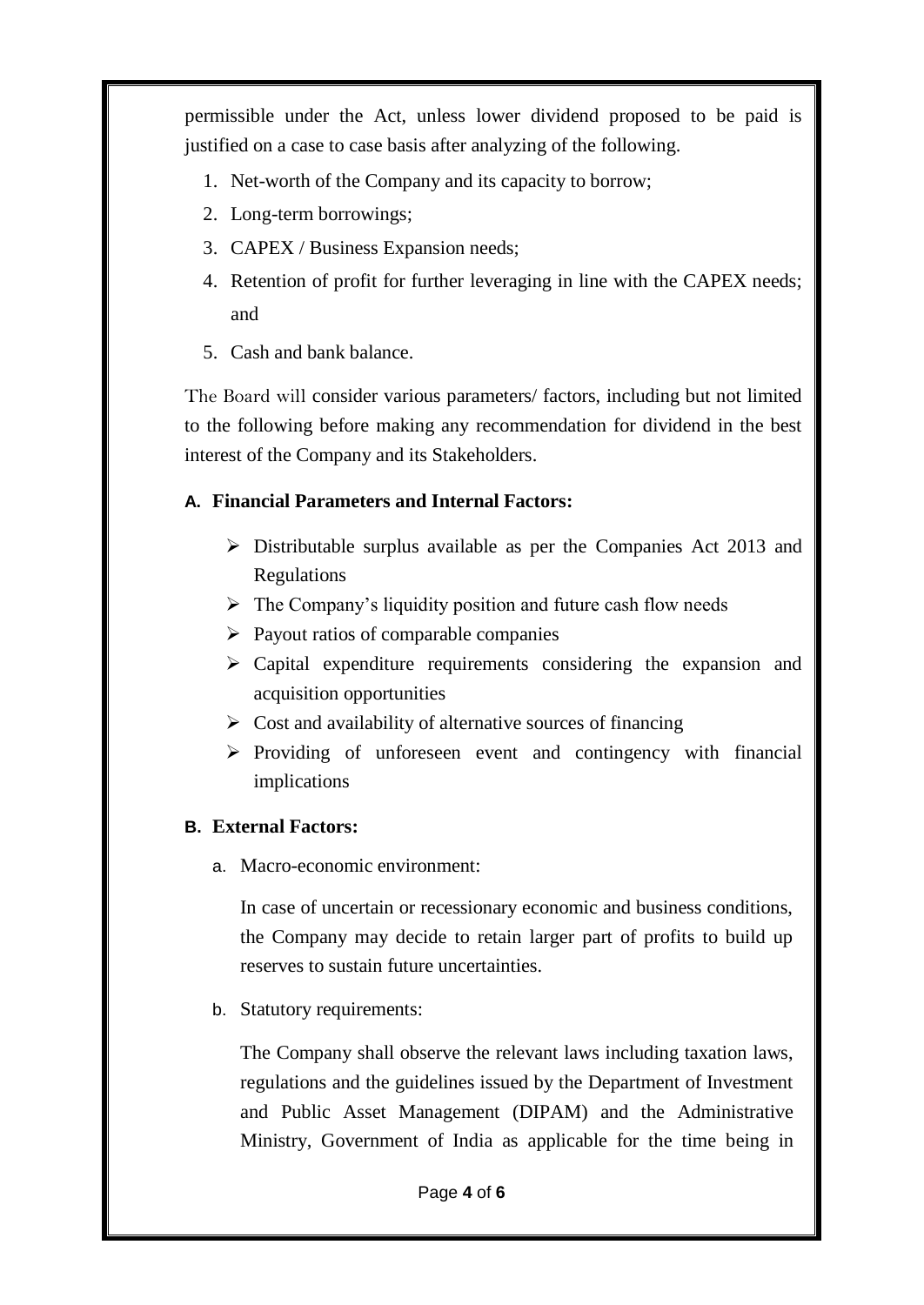force.

c. State of Capital Markets:

The Board will analyze the requirement of necessary funds considering normal capital expenditure, long term or short term projects proposed to be undertaken by the Company and the viability of the options in terms of cost of raising necessary funds from external sources or plough back of its own funds.

# **8. POLICY AS TO HOW THE RETAINED EARNINGS SHALL BE UTILIZED**

The Company shall endeavor to utilise the retained earnings in a manner which shall be beneficial to the interests of the Company and also its shareholders. The Company may utilize the retained earnings for making investments for future growth and expansion plans, for the purpose of generating higher returns for the shareholders or for any other specific purpose, as approved by the Board of Directors of the Company.

Subject to applicable regulations, the Company's retained earnings shall be applied for:

- Furtherance of the objects of the FACT as detailed in Memorandum of Association
- $\triangleright$  Strategic and long terms requirements of FACT
- $\triangleright$  Diversification plan
- $\triangleright$  Buyback of shares subject to applicable limits
- $\triangleright$  Payment of Dividend in future years
- $\triangleright$  Issue of Bonus shares
- $\triangleright$  Any other permissible purpose

## **9. PARAMETERS TO BE ADOPTED WITH REGARD TO VARIOUS CLASSES OF SHARES**

The Company has issued only one class of equity shares with equal voting rights, hence all the members of the Company are entitled to receive the same amount of dividend per share. As and when it proposes to issue any other class of shares, the policy shall be modified accordingly

Page **5** of **6**